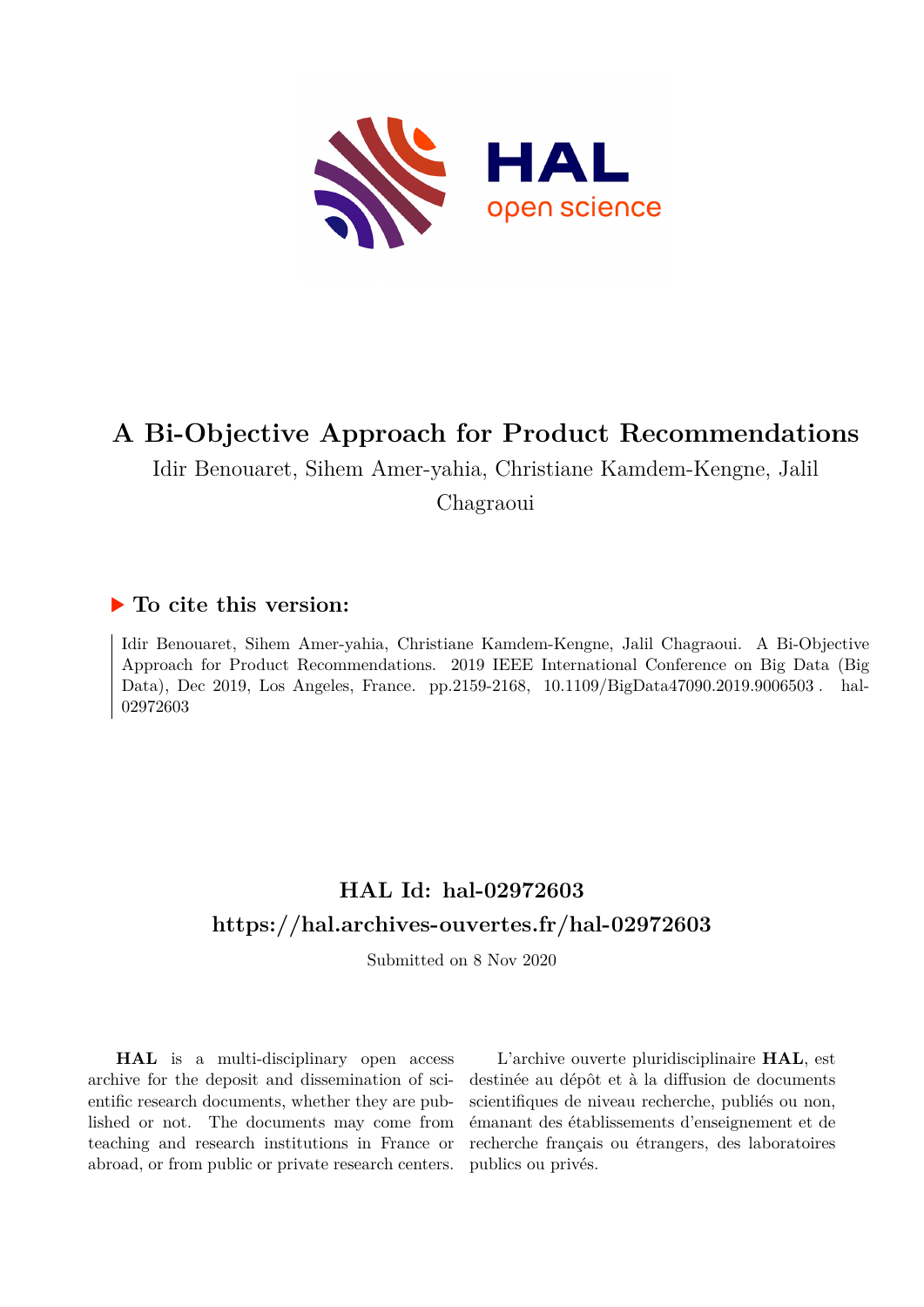# A Bi-Objective Approach for Product Recommendations

1<sup>st</sup> Idir Benouaret, 2<sup>nd</sup> Sihem Amer-Yahia

*Univ. Grenoble Alpes* Grenoble, France firstname.lastname@univ-grenoble-alpes.fr 3<sup>rd</sup> Christiane Kamdem-Kengne, 4<sup>th</sup> Jalil Chagraoui *TOTAL* Paris, France firstname.lastname@total.com

*Abstract*—We propose a bi-objective formulation for product recommendations. Our formulation goes beyond traditional recommendations by capturing two conflicting objectives: *utility* that serves customers' interests, and profit *margin*, a business-oriented goal. To satisfy the needs of our business partners, we formulate a new problem, namely generating a result containing all sets of k products such that there does not exist any other set of  $k$  products that dominates the returned sets, i.e., whose *cumulative* values for each objective is higher than a set of  $k$  products in the result. We study properties of  $k$ -Pareto sets that enable us to reduce the number of candidates, as well as the number of dominance tests between candidate sets. We develop a dynamic programming algorithm that leverages those properties to prune the space of solutions. We generalize traditional measures of recommendation accuracy to be applicable to sets of  $k$  products. Our experiments on a large set of real customer transactions validate the need for a bi-objective optimization to reconcile customer and business interests, and the scalability of our solution.

*Index Terms*—Recommendation , Customer Margin, Bi-Objective Optimization

#### I. INTRODUCTION

Product recommendation is traditionally seen as finding products a user is most likely to purchase. This goal relies on the assumption that prediction accuracy approximates well recommendation effectiveness. In practice however, several other factors are considered when designing recommendations. In particular, the business impact of recommendations in terms of revenue loss and gain, plays a major role in determining which products to recommend to which customers. In this paper, we investigate a new way of formulating recommendations as an optimization problem that tackles two objectives at once: one customer-centric and one business-oriented. Product recommendation is formulated as the optimization of *utility* and *margin*, two conflicting goals.

Product managers play an important role in the Retail industry. They are the ones who understand customer interests for a product, a collection of products, or a product categories. They spend time and effort experimenting with various *customer utility* formulas and studying *the profit margin* of individual products, defined as a percentage of the selling price. Those values are used to enforce business rules in product recommendation. A common rule is to recommend to a customer

products that are of high utility to that customer, and generate a high profit margin. Existing recommendation approaches in the literature are mostly concerned with maximizing utility, a measure that is considered a good proxy for predicting the products a customer is most likely going to purchase, and hence increase recommendation accuracy. Augmenting existing recommendation approaches with the ability to also account for profit margins is a non-obvious question due to *conflicts* between the two objectives. Products with a high profit margin are not necessarily the ones customers want the most, and vice versa. It is therefore important for product managers to *automate the process of finding candidate recommendations to customers among all possible combinations of products that collectively have a high utility and a high profit margin*.

Our first contribution is a formalization. With two conflicting objectives at hand, customer utility and product profit margin, we face a bi-objective optimization (maximization in our case) problem. This problem is well-studied in research in the case where the goal is to return *one set of items* such that there does not exist any other item whose value for each objective is higher. In other terms, *all dominating items are returned*. In this paper, we are facing a different question: product managers would like to generate all sets of  $k$  items such that there does not exist any other set of  $k$  items whose *cumulative* values for each objective is higher than a set in the result. In other terms, we are looking to compute *all sets of* k *products that are not dominated by any other set of size* k, which we refer to as k*-Pareto sets*.

Our second contribution is computational. There are two ways to address a bi-objective optimization problem: *scalarization* and *pareto-based* approaches. The first solves a single objective function formed as a linear combination of utility and profit margin (our two objectives). While this is a good baseline, in practice, it may miss several solutions. The second formulation suffers from a high computational cost induced by the fact that generating all candidate sets is practically infeasible. Hence our solution generates dynamically the candidate sets in a progressive way and exploits pruning opportunities. More precisely, our algorithm relies on dynamic programming which takes one product at a time as input, and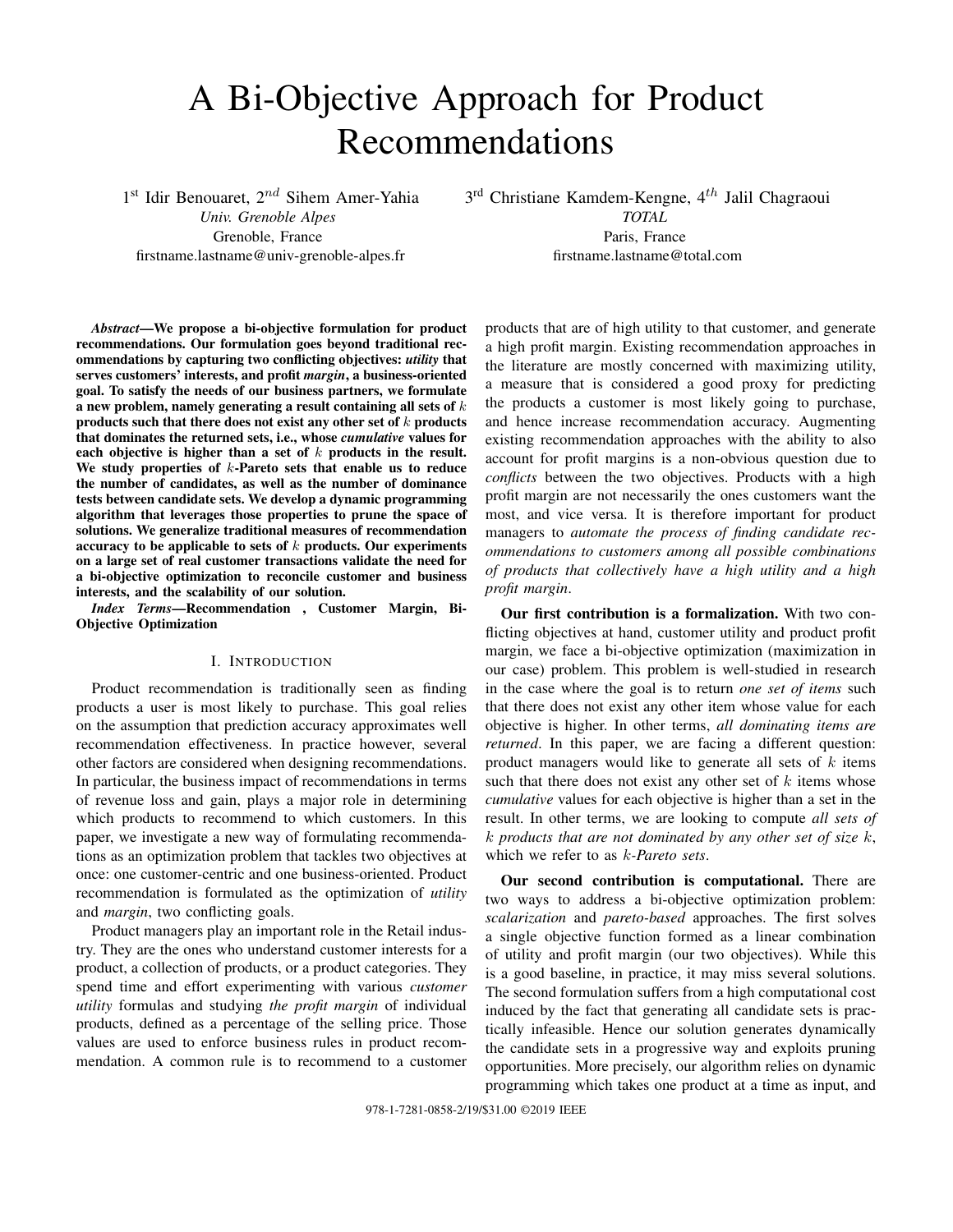generates candidate sets containing that product, and repeats the process for other products. Therefore, the only question that remains to be solved is how to avoid generating all candidate sets. We study properties of  $k$ -Pareto sets that enable us to reduce the number of candidates, as well as the number of dominance tests between candidate sets. Our algorithm uses those properties to prune all non-Pareto products that are dominated by at least k products and all candidate sets that contain any product  $i$  but does not contain all products dominated by i.

Our third contribution is empirical. Our dataset is provided by our project partners at *TOTAL*<sup>1</sup> and represents the purchase data of customers owning a loyalty. It contains about 30 million unique receipts, generated by 425, 406 customers at 3, 463 gas stations in France, over 28 months (from January 2017 to April 2019). We first justify the need for a biobjective optimization approach by comparing the accuracy of the recommendations it generates to the ones generated with scalarization. We study the accuracy of our recommendations in terms of precision and profit margin, and show that our algorithm generates recommendations offering different tradeoffs between those two objectives. We discuss how that can be beneficial to our business partners in choosing the best recommendation alternative. In particular, we also study the effect of product prices on the overall accuracy and interpret the impact of price on precision and profit margin. Finally, we validate the necessity of our pruning strategies to ensure good response times.

We briefly summarize our contributions.

- To match real needs in retail, we propose a new biobjective formulation of product recommendations that maximizes both customer utility and product margin. Our formulation returns all sets of  $k$  products, none of which is dominated by other sets of  $k$  products.
- We explore two solutions for our problem: scalarization and pareto-based. We study properties of the space of solutions and devise new pruning strategies applicable to our new formulation.
- We conduct experiments with a real dataset that justify the need for a bi-objective optimization approach for recommendations, and validate our pruning strategies.

Section II introduces our data model and problem formulation. Section III discusses strategies for solving our problem. Section IV presents our algorithm. Experiments are reported in Section V. The related work is provided in Section VI and we conclude in Section VII.

#### II. MODEL AND PROBLEM

Let  $\mathcal{U} = \{u_1, u_2, ..., u_m\}$  be the set of customers and  $\mathcal{I} =$  $\{i_1, i_2, ..., i_n\}$  be the set of products. For a given customer  $u, H_u \subseteq \mathcal{I}$  denotes the purchase history of u, i.e. the set of products purchased by  $u$ .

<sup>1</sup>TOTAL S.A. is a French multinational integrated oil and gas company founded in 1924 and one of the seven "supermajor" oil companies in the world

Our dataset represents customers owning a loyalty card and who purchased products at different gas stations that are geographically distributed in France. The complete dataset contains over 30 million unique receipts generated at 3, 463 gas stations. The set of customers  $C$  contains over  $425,406$ million unique records. Each customer has demographic attributes such as *age, location, gender* and *membership status*. The set of products  $\mathcal I$  contains over 16, 891 entries that belong to one of 54 categories including *gas, lubricants, car wash, hot drinks,* and *sweets*.

We note X the purchase matrix of the  $m$  customers in  $U$ over the *n* products in  $I$ , where each column corresponds to a product, and each row corresponds to a customer. An entry  $x_{u,i}$  in the purchase matrix contains a boolean value (0 or 1), where  $x_{u,i} = 1$  means that product i was purchased by customer  $u$  (0 means the opposite).

#### *A. Optimization objectives*

Following our discussion with product managers and analysts at our business partner, we identified the need to account for the following two criteria when designing product recommendations:

- Suggesting products with a high value (i.e., products with high interest for the customer)
- Improvement of margin gain (Products with a high generated revenue)

Our goal is to recommend products with the highest utility to a customer and that generate the highest margin. Intuitively a good product recommendation has to satisfy two criteria: that the product has a high chance to be of interest to the target customer, thus increasing the probability that the customer effectively purchases the product; that the product has to generate a high margin. For example, our analysts stated that *coffee* products are among the products that generate a high margin, but it would not be useful to recommend those products to a customer who is not a *coffee drinker*, which justifies the need to account for both objectives.

*1) Utility:* Following [1] and [2], we use association rules to estimate the utility of a product for a customer. To target a customer u with relevant recommendations we need to measure the utility of a product  $i$  with respect to a customer  $u$ that has not already bought i, we note this utility  $Utility(u, i)$ . To do that we leverage the purchase history of our customers. We rely on association rules mining using *bigram* rules to compute an association matrix  $A$ . The matrix  $A$  is computed from the purchase matrix X, where each entry  $a_{j,l}$  corresponds to the confidence of the association rule  $j \rightarrow l$ .

$$
a_{j,l} = \text{confidence}(j \to l) = \frac{X_{\bullet j}^T X_{\bullet l}}{||X_{\bullet j}||_1}, ||X_{\bullet j}||_1 = \sum_{i=1}^n |x_i| \quad (1)
$$

Given a product  $i$  and a customer  $u$ , intuitively the estimated utility  $Utility(u, i)$  is high if the association rules between products  $j \in H_u$  in the purchase history of customer u and the target product i, i.e.,  $j \rightarrow i$ , have high confidence values. More formally:  $Utility(u, i) = \sum_{j}^{H_u} confidence(j \rightarrow i)$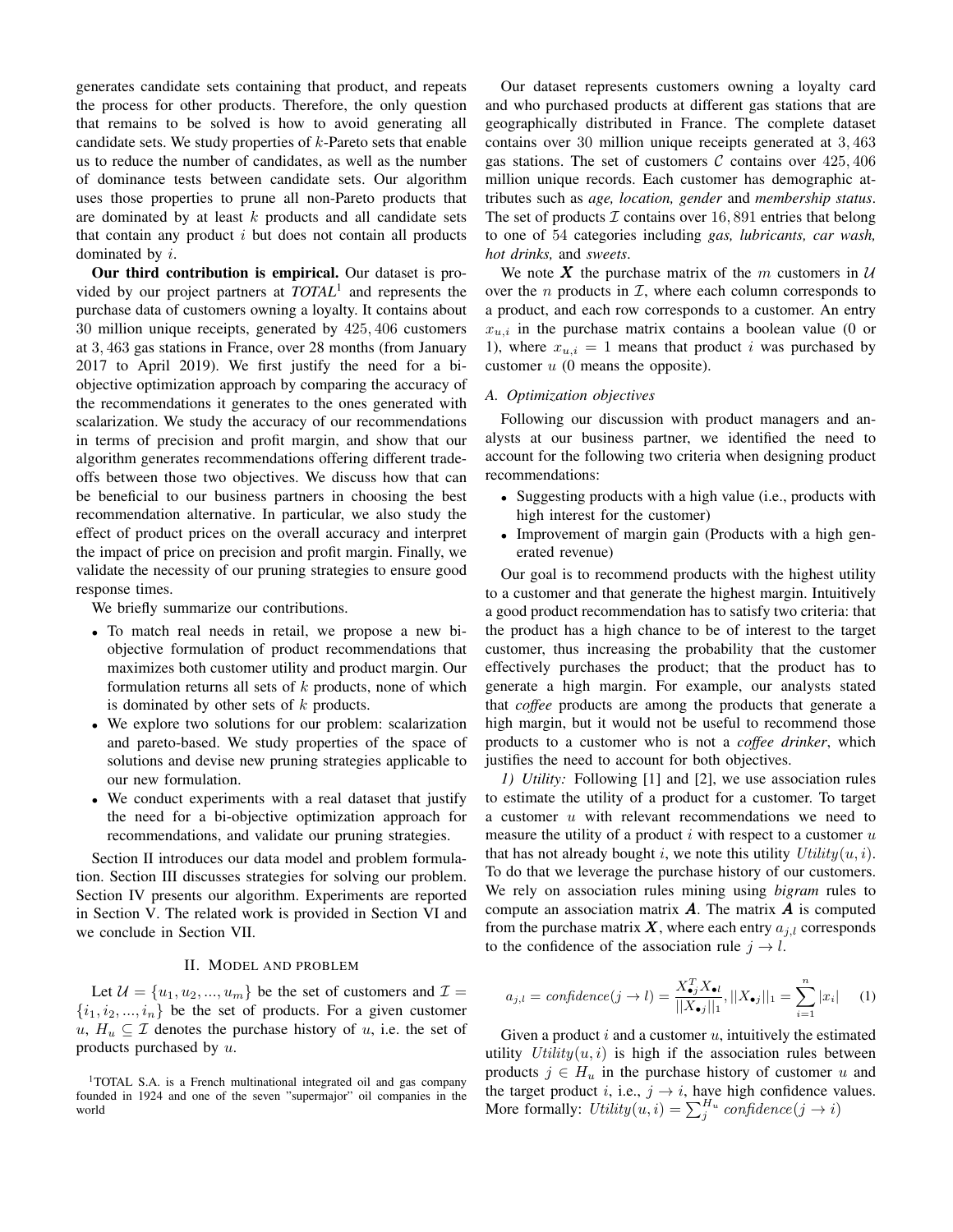*2) Margin:* In addition to recommend products with a high utility to a given customer  $u$ , we need also to account for the profit margin that is generated by these products. For a given product i, its margin  $Margin(i)$  is calculated as follows:  $Marqin(i) = \beta \times sp(i)$ 

where  $sp(i)$  is the selling price of product i.  $\beta$  is a value between 0 and 1 that depends on the product category and the station where it is purchased.

*3) Station and customer-specific margin:* In practice, β depends on the attractiveness of a product category at a station. The gas stations visited by our customers are classified into one of three types: COCO (Company owned, Company operated), CODO (Company owned, Dealer operated) and DODO (Dealer owned, Dealer operated). Station types differ mainly in the customers they attract and the overall revenue they generate. Additionally, the margin of a product also depends on the behavior of the customer. Each customer has different purchasing habits and visits different types of stations. To reflect that, we revisit the profit margin of a product  $i$  and define it as a weighted sum, where each term is determined by a station specific value of  $\beta$  and the frequency of visits of a customer  $u$  in each station type:

$$
Margin(u, i) = (F_u^{\text{COCO}} \times \beta_{\text{COCO}} + F_u^{\text{CODO}} \times \beta_{\text{CODO}} + F_u^{\text{DODO}} \times \beta_{\text{DODO}}) \times sp(i)
$$
\n(2)

where  $F_u^{\text{COCO}}$ ,  $F_u^{\text{CODO}}$ ,  $F_u^{\text{DODO}}$  correspond to the frequency the customer visits to station types COCO, CODO and DODO respectively.

As an example, for a coffee product for which we assume that its selling price is 2 euros, we have  $\beta_{\text{COCO}} = 0.8$ ,  $\beta_{\text{CODO}} = 0.3$  and  $\beta_{\text{DODO}} = 0.3$ . Given two customers u and v with  $F_u^{\text{COCO}} = 0.6, F_u^{\text{CODO}} = 0.4, F_u^{\text{DDDO}} = 0$  and  $F_v^{\text{COCO}} = 0, F_v^{\text{CODO}} = 0.5, F_v^{\text{DDDO}} = 0.5$ , respectively, we will have:  $Margin(u, i) = 1.2$  and  $Margin(v, i) = 0.6$ .

#### *B. Product recommendation problem*

Product managers at our business partner expressed the need for generating alternative recommendations for their customers. As a result, we set out to solve the following problem: find all sets of  $k$  products, each of which maximizes both customer utility and generated margin. Therefore, we formalize our recommendation problem as a bi-objective optimization problem.

Given a target customer u with her purchase history  $H_u$ , the set of all available products  $\mathcal{I}$ , an integer constant  $k$ , our problem is to select *all sets*  $S \subseteq \mathcal{I}$ , such that each set S satisfies:

- *Utility* $(u, S)$  is maximized;
- $Margin(u, S)$  is maximized;
- $|S| = k$
- $S \cap H_u = \emptyset$

where

$$
\left\{ \begin{aligned} Utility(u,S)&=\sum_{i\in S}Utility(u,i)\\Margin(u,S)&=\sum_{i\in S}Margin(u,i) \end{aligned} \right.
$$

TABLE I: A dataset with 6 products and corresponding values for utility and margin

| Product          | Utility | Margin |
|------------------|---------|--------|
| $\overline{i}_1$ | 0.4     | 0.4    |
| $i_2$            | 0.1     | 0.5    |
| $i_{3}$          | 0.5     | 0.2    |
| $i_4$            | 0.3     | 0.4    |
| $i_{5}$          | 0.3     | 0.3    |
| $i_{6}$          | 0.3     | 0.2    |

The output is  $k$ -sets of product recommendations, where each set  $S$  satisfies the above conditions.

#### III. APPROACHES FOR SOLVING A BI-OBJECTIVE PROBLEM

#### *A. Transforming our problem into a single objective optimization*

The main challenge in designing an algorithm for our problem is its bi-objective nature. If optimizing one objective leads to an optimized value for the second objective, the problem becomes single-objective. Another approach is scalarization which combines the two objectives into a single one with a weighted linear combination. Another popular method is  $\epsilon$ -constraints [3] (thresholding), where one objective is optimized and the other is constrained. For example, in our setting, we could maximize utility subject to the constraint that margin is above a threshold  $\epsilon$ . Another popular method we can use is Multi-Level Optimization [4]. The principle of this approach is to consider a single objective at a time. For example, in our setting, we could maximize utility and then among the returned set of recommendations, choose the ones with the maximum margin.

All the methods we describe work well in practice in the case where the objectives are not conflicting. When all objectives are independent and conflicting, none of the above methods are possible. As we will see in our experiments (Section V-E1), our two objectives are conflicting which justifies the need for a bi-objective optimization.

#### *B. Addressing the two objectives at once*

When dealing with more than one objective to optimize, there may be many incomparable  $k$  sets of products. As an example, consider the dataset in Table I with 6 products. Each product is associated with utility and margin scores for a given customer  $u$ . If we are about to choose between two items  $i_1$  and  $i_2$  with  $Utility(u, i_1) = 0.4, Margin(u, i_1) = 0.4$ and  $Utility(u, i_2) = 0.1, Margin(u, i_2) = 0.5$ , we notice that each product has its own characteristics: the first one has a higher margin and the second one has a higher utility, thus  $i_1$  and  $i_2$  are incomparable. Another product  $i_5$  with  $Utility(u, i_5) = 0.3, Margin(u, i_5) = 0.3$  has no advantage compared to  $i_1$ , in this case we say that  $i_5$  is *dominated* by  $i_1$  and that  $i_1$  *dominates*  $i_5$ . In our example stated in Table I, as we prefer higher values for both utility and margin, products  $i_1$ ,  $i_2$  and  $i_3$  are the best choices because they are not dominated by any other product, while products  $i_4$ ,  $i_5$  and  $i<sub>6</sub>$  are all inferior choices because they are dominated by  $i<sub>1</sub>$ . We refer to  $i_1$ ,  $i_2$  and  $i_3$  as *Pareto* products.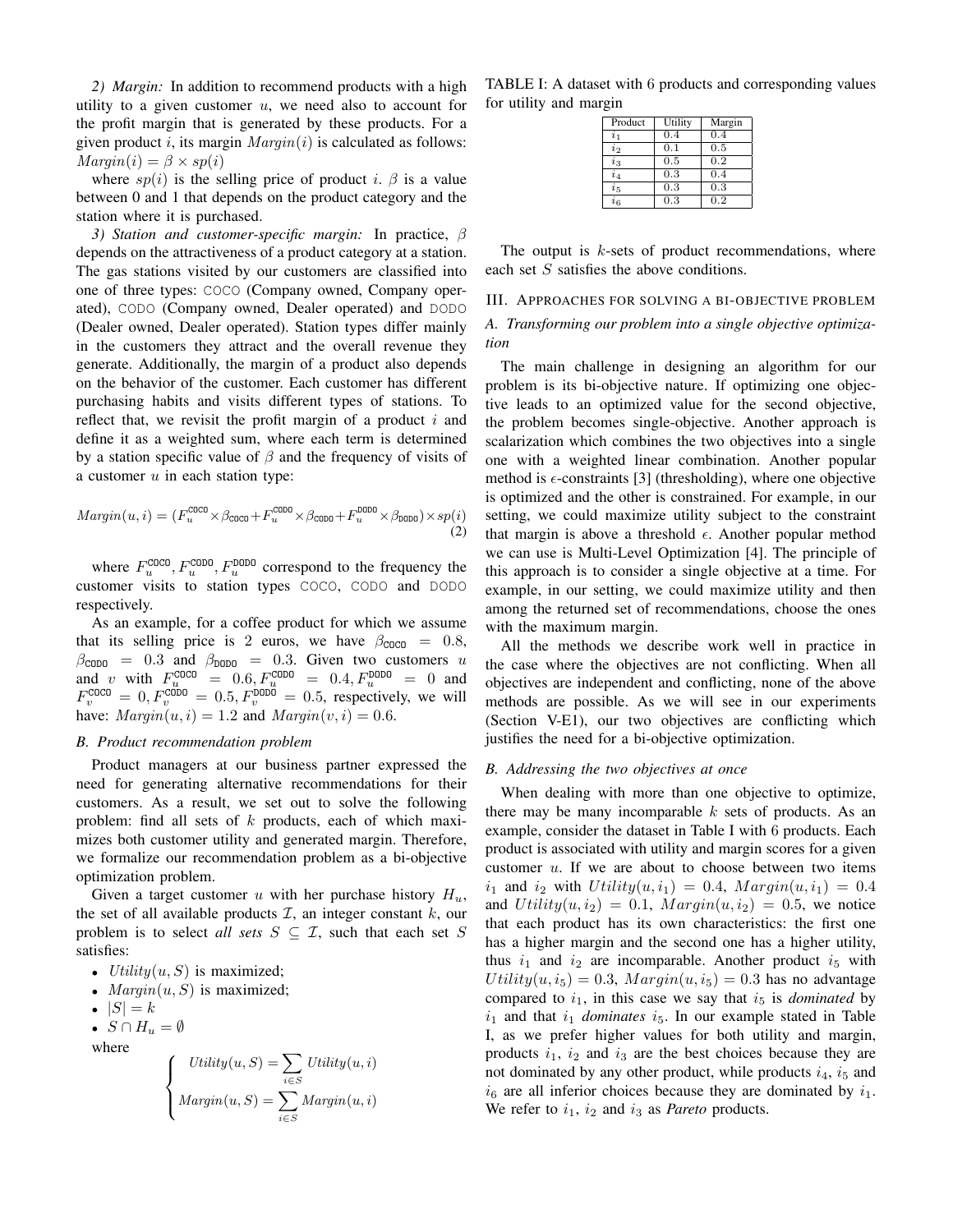TABLE II: 3*-Pareto* sets

| Set of Products     | Sum of Utilities | Sum of Margins |
|---------------------|------------------|----------------|
| $\{i_1, i_2, i_3\}$ |                  |                |
| $\{i_1, i_2, i_4\}$ | 0.8              | 1.3            |
| $\{i_1, i_3, i_4\}$ | 12               |                |
| $\{i_1, i_4, i_5\}$ |                  |                |

Algorithms that retrieve the set of *Pareto* solutions have received a lot of attention in the research community [5], [6]. However such methods are only suitable for applications where the user has to choose only a single option among all available ones. In our case, a product manager looking to recommend products may receive a set of k non-dominated products, and needs to choose one such set.

In our case, we intend to target a customer with multiple sets of k products. Thus, conventional methods for *Pareto* set computation are inadequate to address our problem. The reason is that our setting requires to analyze not just individual products of a dataset but also combinations of  $k$  products. Let us go back to our example in Table I, it is not clear how to answer the following question: *Our product manager wants to target a customer with 3 products. Which set of 3 products is the best choice?* to answer this common question, there is a need to analyze sets of 3 products. Thus, we need to *revisit the notion of dominance relation between sets of products by comparing their aggregated values on individual optimization objectives*. In our scenario we use the sum  $\Sigma$  as the aggregation function over sets.

Consider again the dataset in Table I. Our concern was to retrieve sets of 3 products whose sums of utility and sums of margins are not worse than any other set of 3 products. After examining all possible combinations (20 different sets), we obtain in Table II 4 sets of 3 products each that are not dominated by any other set of 3 products.

We refer to these sets as 3*-Pareto* sets of the dataset, where 3 indicates the number of products in each set. More generally, given a constant factor  $k$  specifying the number of products in each set, our problem is to find all k*-Pareto* sets. i.e., those solutions that are not dominated by any other solutions.

The main challenge in developing an algorithm for retrieving all k*-Pareto* sets is to overcome its computational complexity. For instance, for *n* products, there can be  $\binom{n}{k}$ different candidate sets. A naive solution is to retrieve all  $\binom{n}{k}$ candidates sets, compute the aggregated values for each set, and then using any traditional algorithm to identify all the non dominated sets. It is obvious that such an approach cannot work in practice. Therefore, to address this challenge, we need to develop an algorithm that enables pruning of the search space so that we do not explore all possible combinations of products.

We study the properties of  $k$ -Pareto sets that enable us to reduce the number of generated candidates, as well as the number of dominance tests between candidate sets. As a preliminary step, we begin by presenting formal definitions and the notations that we use. Table III summarizes our notations.

#### *Definition 3.1:* (Dominance)

Product i dominates product *i*, if i has a greater or equivalent value for at least one objective and has a strictly greater value for the other objective.

From now on, we will write  $i \succ j$  to mean that product i dominates product j. We will also write  $i \nless j$  to mean that product  $i$  does not dominate product  $i$ .

*Definition 3.2:* (Pareto product)

A product i is a *Pareto* product, if there exists no other product j that dominates it, i.e.,  $j \succ i$ .

Given the set of products I, we define the set of *Pareto* products of  $\mathcal I$  as follows:

$$
\mathcal{P}(\mathcal{I}) = \{i \in \mathcal{I} | \forall j \in \mathcal{I}, j \neq i\}
$$

To compare between two sets of products, we extend the notion of the dominance relation between two sets of the same size, i.e., containing the same number of products. We define the dominance relation between two sets using the aggregated sum of their corresponding values for our both objectives (utility and margin).

Now let us formally define set dominance. We refer to a subset of Z containing k products with  $S_k$ , and write  $\mathcal{C}_k(\mathcal{I})$ the set of all sets of  $k$  products in  $\mathcal{I}$ :

$$
\mathcal{C}_k(\mathcal{I}) = \{ S_k | S_k \subseteq \mathcal{I}, |S_k| = k \}
$$

We define the dominance relation  $S_k \succ S'_k$  between two *k*-sets  $S_k$  and  $S'_k$  as follows:

*Definition 3.3:* (Set dominance)

Let us suppose  $S_k = \{i_1, ..., i_k\}$  and  $S'_k = \{j_1, ..., j_k\}$ . We say that  $S_k$  dominates  $S'_k$  and write  $S_k > S'_k$  if  $S_k$  has a greater aggregated value for one of our objectives and has a strictly greater aggregated value for the other objective. More formally,

$$
\sum_{i \in S_k} Utility(u, i) \ge \sum_{i' \in S'_k}Utility(u, i')
$$
 and  

$$
\sum_{i \in S_k}Margin(u, i) > \sum_{i' \in S'_k}Margin(u, i').
$$
 Or 
$$
\sum_{i \in S_k} Utility(u, i) > \sum_{i' \in S'_k}Utility(u, i')
$$
 and  

$$
\sum_{i \in S_k} Margin(u, i) \ge \sum_{i' \in S'_k} Margin(u, i')
$$

We also write  $S_k \nsucc S'_k$  to mean that  $S_k$  does not dominate  $S_k'$ 

#### *Definition 3.4:* (k-Pareto set)

A set of products  $S_k$  is a k-Pareto set, if there exists no other set of products  $S'_k$  such that  $S'_k \succ S_k$ 

Then given the set of products  $I$ , we define the set of all k-Pareto sets as follows:

$$
\mathcal{P}_k(\mathcal{I}) = \{ S_k \in \mathcal{C}_k(\mathcal{I}) | \forall S'_k \in \mathcal{C}_k(\mathcal{I}), S'_k \nsucc S_k \}
$$

#### *C. Properties of* k*-Pareto sets*

Since we cannot compute all k-Pareto sets in polynomial space and time, we propose to examine specific properties of  $k$ -Pareto sets that can help us to consider fewer input products and also consider fewer intermediate candidate sets.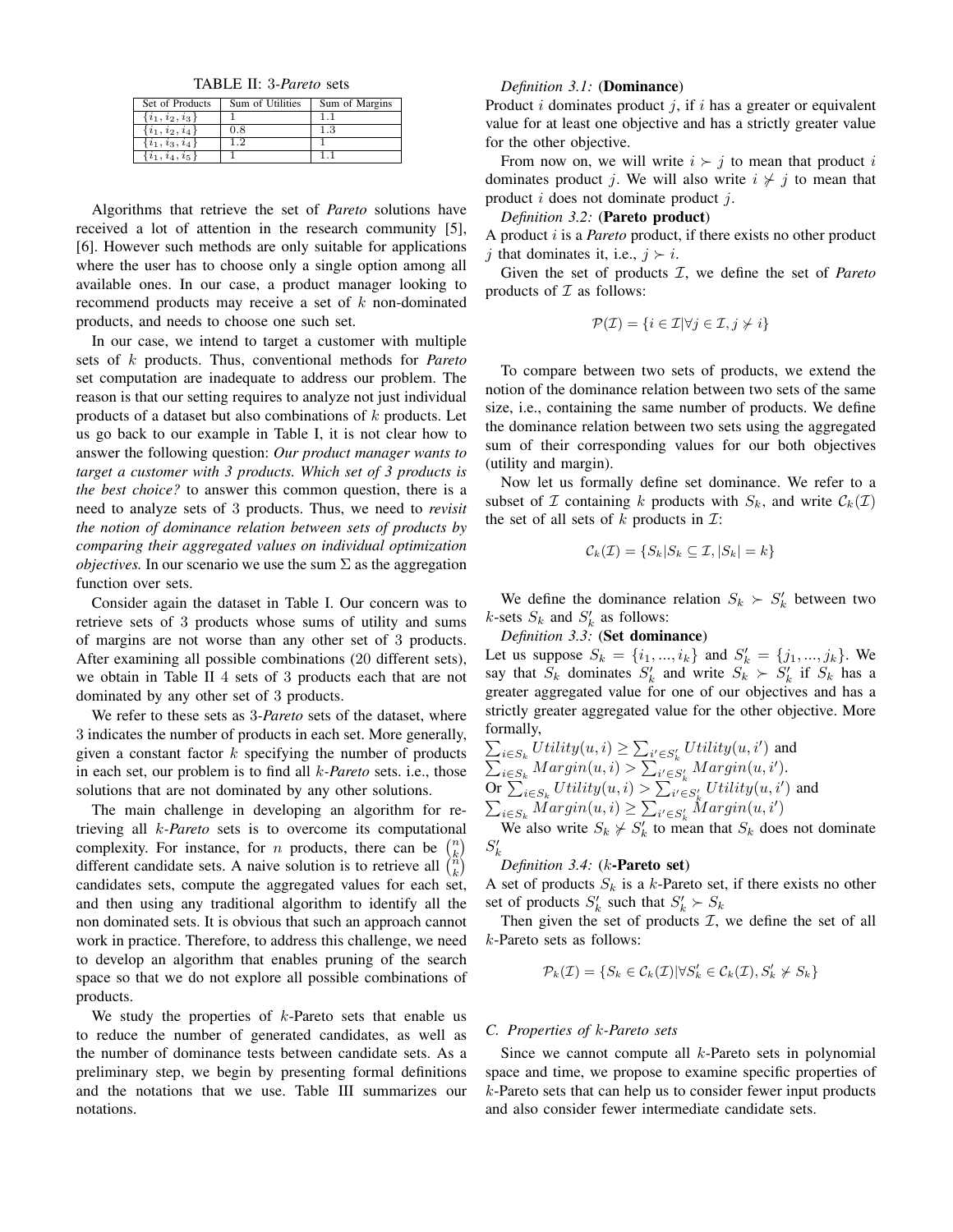TABLE III: Summary of our notations

| Notation                   | Meaning                                  |
|----------------------------|------------------------------------------|
| $\overline{\mathbf{u}}$    | customer                                 |
| i, j                       | products                                 |
| $\mathcal{I}$              | set of all products                      |
| $S\;k$                     | set of $k$ products                      |
| $C_{k}$                    | set of all sets of $k$ products          |
| $P_{k}$                    | $k$ -Pareto set                          |
| $\mathcal{P}(\mathcal{I})$ | Pareto set of $\mathcal I$               |
| ${\cal P}_k$ (             | set of all k-Pareto sets of $\mathcal I$ |

Since a  $k$ -Pareto set represents a set of  $k$  "good" products as a whole, it is likely to be a combination of  $k$  Pareto products. A naive algorithm that computes the set of all Pareto products  $\mathcal{P}(\mathcal{I})$  and check for combinations of k products of  $\mathcal{P}(\mathcal{I})$ to retrieve the set of k-Pareto sets does not work. Indeed, Observation III-C.1 shows that a set of  $k$  Pareto products does not necessarily form a k-Pareto set.

*Observation III-C.1:* Suppose a set of k Pareto products  $S_k \subset \mathcal{P}(\mathcal{I})$ . Then it is possible to have  $S_k \notin \mathcal{P}_k(\mathcal{I})$ 

*Proof*: Consider a customer u and a set of 4 products  $\mathcal{I} = \{i_1, i_2, i_3, i_4\}$ . Let us note for a product  $i: i = (x, y)$  to mean that  $Utility(u, i) = x$  and  $Margin(u, i) = y$ . Then, let's consider  $i_1 = (0.1, 0.5), i_2 = (0.2, 0.3), i_3 = (0.3, 0.2)$ and  $i_4 = (0.5, 0.1)$ . We notice from this example that all products are not dominated, but we see that  $\{i_1, i_4\}$  dominates  $\{i_2, i_3\}.$ 

We now prove the contrapositive of Observation III-C.1.

*Observation III-C.2:* Suppose a k-Pareto set  $S_k \in \mathcal{P}_k(\mathcal{I})$ . Then it is possible to have  $S_k \not\subset \mathcal{P}(\mathcal{I})$ 

*Proof* : Consider again the example in Tables I and II.  $i_4$  and  $i_5$  are both non Pareto products, but  $\{i_1, i_4, i_5\}$  is a 3-Pareto set.

Hence, according to these two observations, to compute  $k$ -Pareto sets we need not only to consider Pareto products but also non-Pareto products. But do these observations mean that we have to treat all non-Pareto products in the same way? Can we safely prune a portion of candidate sets?

#### *D. Pruning candidate sets*

We now present our strategy for pruning the search space that enables us to consider fewer candidates sets. Lemma III-D.1 demonstrates that a k-Pareto set may contain a non-Pareto product  $i$ , but if so, then it has to contain all the products that are dominating  $i$ .

#### *Lemma III-D.1:*

Suppose a k-Pareto set  $S_k \in \mathcal{P}_k(\mathcal{I})$ , and suppose a product  $i \in S_k$ . If there exists a product  $j \in \mathcal{I}$  such that  $j \succ i$ , then we must have  $j \in S_k$ .

*Proof* : We prove lemma III-D.1 by contradiction. Let us suppose  $S_k = \{i_1, i_2, ..., i_k\}$  and that  $j \notin S_k$ . Without loss of generality, let's assume that  $i = i_k$ . So, if there exists a product  $j \in \mathcal{I}$  such that  $j \succ i$ , it's obvious that with replacing i by j in  $S_k$  we will end up with a set dominating the original one. i.e.,  $(S_k - \{i\}) \cup \{j\} \succ S_k$ , this contradicts the assumption that  $S_k$  is a k-Pareto set.

Thus, Lemma III-D.1 is at the basis of the pruning strategy that we use to generate less candidate sets. Given a product  $i$ , we safely prune all candidate sets containing  $i$  and not containing products dominating i.

#### *E. Pruning input products*

We now present a strategy that enables us pruning the input products even before starting to search for the set of k-Pareto sets. Indeed, Lemma III-E.1 demonstrates that we can safely prune all non-Pareto products in the original input  $\mathcal{I}$ , that are dominated by at least  $k$  products.

#### *Lemma III-E.1:*

Suppose a product  $i \in \mathcal{I}$  that is dominated by k other products. This implies that there exists no k-Pareto set  $S_k \in \mathcal{P}_k(\mathcal{I})$ such that  $i \in S_k$ 

*Proof* : We also prove Lemma III-E.1 by contradiction. Let us assume that  $S_k \in \mathcal{P}_k(\mathcal{I})$  is a k-Pareto set, and that  $S_k$ contains a product  $i$  that is dominated by  $k$  other products. Then, using Lemma III-D.1,  $S_k$  has also to contain all those  $k$  products that are dominating  $i$ . This obviously violates the cardinality size k for  $S_k$ , since it has to contain at the same time the product  $i$  and also the  $k$  products dominating  $i$ , which contradicts the assumption that  $|S_k| = k$ .

An interesting result from Lemma III-E.1 is that we can safely discard all products in  $\mathcal I$  that are dominated by at least  $k$  other products, which can significantly reduce the number of products to consider for retrieving the set of all  $k$ -Pareto sets in  $\mathcal{I}.$ 

#### IV. ALGORITHM

The biggest challenge in designing an algorithm to solve our problem is computational. We need to deal with the exponential space complexity. Generating all candidate sets is practically infeasible. For a set of products with size  $n = 1000$ , if we want to retrieve a recommendation set of size  $k = 4$ , there might be  $\binom{1000}{4} = 41417124750$  candidate sets of the specified size. Lemmas III-D.1 and III-E.1 in the previous section, form the basis of the algorithm we develop to retrieve all  $k$ -Pareto sets. Given a customer  $u$  and the set of products  $I$ , we exploit Lemma III-E.1 to discard all the products that are dominated by k or more products. Then we consider only those candidate sets that satisfy the condition stated in Lemma III-D.1.

Our solution does not generate all candidate sets at once, rather it generates dynamically the candidate sets in a progressive way and exploits pruning opportunities. More precisely, our algorithm relies on dynamic programming which takes a product  $i$  and generates candidate sets containing  $i$  and repeats the process for other products. Our algorithm is based on the following intuition. Let us assume that we have a subset of products  $\mathcal{L} \subset \mathcal{I}$  such that  $|\mathcal{L}| \geq k$  and containing a product i. Thus, to compute  $\mathcal{P}_k(\mathcal{L})$  we can compute it from  $\mathcal{P}_k(\mathcal{L}-\{i\})$ and  $\mathcal{P}_{k-1}(\mathcal{L}-\{i\})$ . Let us consider a k-Pareto set  $S_k$  in  $\mathcal{P}_k(\mathcal{L})$ , Then we may encounter two possibilities, we may either have  $i \in S_k$  or  $i \notin S_k$ .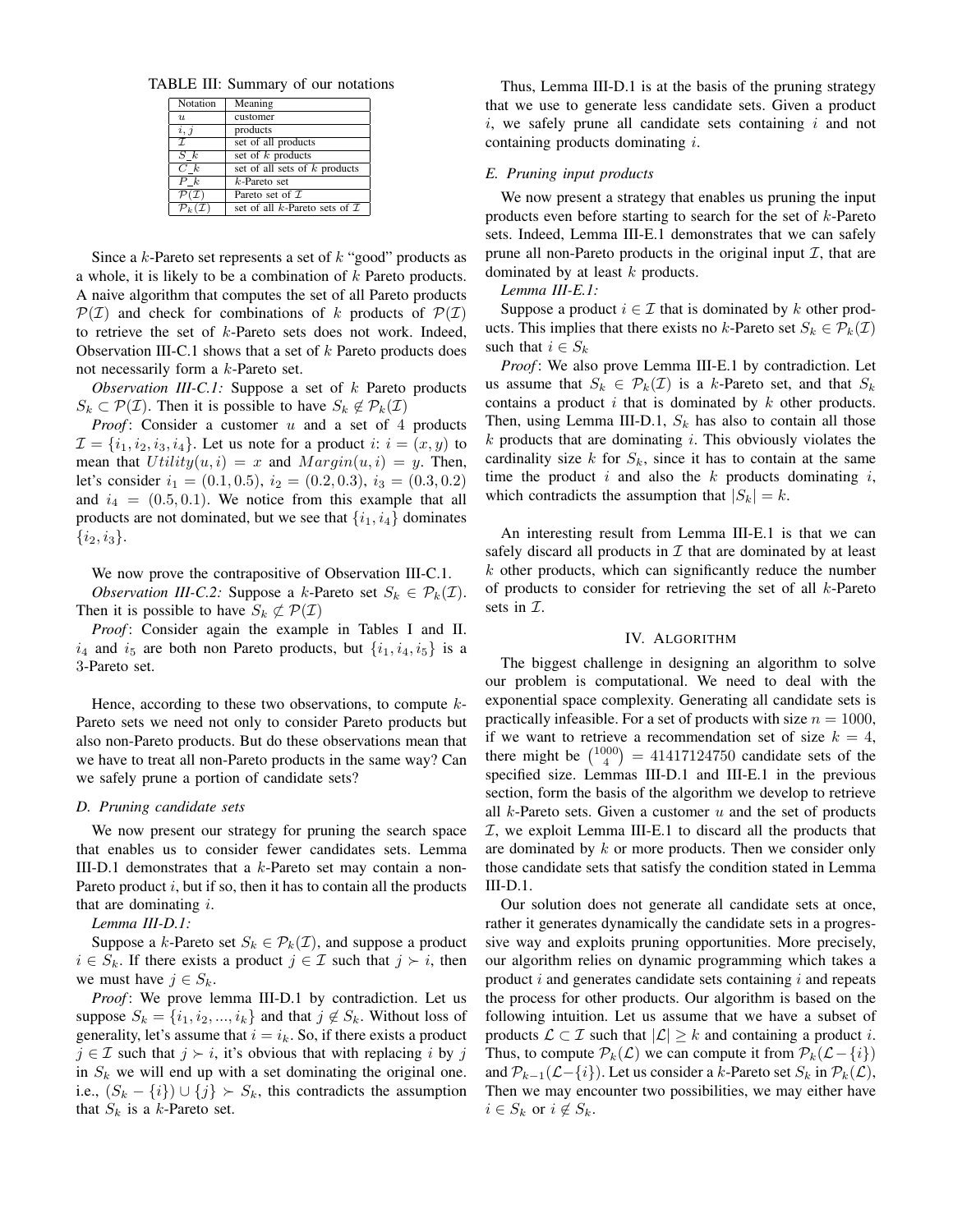*Proposition 4.1:* Suppose that  $i \notin S_k$ . This implies that  $S_k$ must be in  $\mathcal{P}_k(\mathcal{L} - \{i\})$ 

*Proof*: We prove this proposition by contradiction. Let us assume that  $S_k \notin \mathcal{P}_k(\mathcal{L} - \{i\})$ . Then there must exist a k-Pareto set  $S'_k \in \mathcal{P}_k(\mathcal{L} - \{i\})$  that dominates  $S_k$ . Thus we face two cases: (1)  $S'_k \in \mathcal{P}_k(\mathcal{L})$ , since  $S'_k \succ S_k$  it contradicts that  $S_k$  is a k-Pareto set in  $\mathcal{P}_k(\mathcal{L})$ . (2)  $S'_k \notin \mathcal{P}_k(\mathcal{L})$ , then there exists another k-Pareto set  $S_k'' \in \mathcal{P}_k(\mathcal{L})$  that dominates  $S_k'$ , thus, we have  $S_k'' \succ S_k' \succ S_k$  which contradicts that  $S_k$  is a k-Pareto set in  $\mathcal{P}_k(\mathcal{L})$ . Hence the proof.

*Proposition 4.2:* Suppose now that  $i \in S_k$ . This implies that the set  $(S_k - \{i\})$  must be in  $\mathcal{P}_{k-1}(\mathcal{L} - \{i\})$ 

*Proof* : We also prove this proposition by contradiction. Let us assume that  $(S_k - \{i\}) \notin \mathcal{P}_{k-1}(\mathcal{L} - \{i\})$ . Then there exists a  $(k-1)$ -Pareto set  $S_{k-1}$  that dominates  $(S_k - \{i\})$ , i.e.,  $S_{k-1} \succ S_k - \{i\}$ . Thus, the union of product i on both sides gives  $S_{k-1} \cup \{i\} \succ S_k$ , which contradicts the fact that  $S_k$  is a k-Pareto set.

Algorithm 1: INPUT PRUNING

| <b>Input:</b> a user $u$ , a set of products $\mathcal{I}$ , a maximum size         |
|-------------------------------------------------------------------------------------|
| of recommended sets $k$                                                             |
| <b>Output:</b> a set of products $\mathcal{I}' \subset \mathcal{I}$ containing only |

products that are not dominated by at least  $k$ products, a Dominance Hashmap D materializing for each product the set of products dominating it

 $1 \mathcal{I}' \leftarrow []$ 

2 foreach *product*  $i \in \mathcal{I}$  do

3 Compute  $Utility(u, i)$ 

4 Compute  $Margin(u, i)$ 

5  $\mathcal{L} \leftarrow Desc\_Sort(\mathcal{I}, Utility(u,i)+Margin(u,i))$ 6 for  $x = 1$  to size( $\mathcal{L}$ ) do 7  $i \leftarrow \mathcal{L}[x]$  $\mathbf{s}$  |  $\mathcal{D}[i] \leftarrow \emptyset$  $\mathfrak{g} \mid \mathcal{I}'.append(i)$ 10 **for**  $y = 1$  to  $x - 1$  do 11 **if**  $size(\mathcal{D}[i]) \geq k$  then 12 | | remove i from  $\mathcal{I}'$  // prune i  $13$  break 14 |  $j \leftarrow \mathcal{L}[y]$ <sup>15</sup> if *j dominates i* then 16 | |  $\mathcal{D}[i]$ .add $(j)$ 17 **return**  $\mathcal{I}'$ ,  $\mathcal{D}$ 

Therefore, an important result of these two propositions is that given a set of products  $\mathcal L$  and a single product  $i \notin \mathcal L$ that we are considering, in order to compute  $\mathcal{P}_k(\mathcal{L} + \{i\}),$ we only have to consider those sets which are  $k$ -Pareto sets in  $\mathcal{P}_k(\mathcal{L})$  (according to Proposition 4.1) and new candidate sets obtained from  $\mathcal{P}_{k-1}(\mathcal{L})$  by growing the set with product  $i$  (according to Proposition 4.2). In the latter case, we exploit Lemma III-D.1 to generate only candidate sets from  $\mathcal{P}_{k-1}(\mathcal{L})$  that are containing all the products dominating  $i$ , other sets can be safely pruned. In this way, we generate a minimal number of intermediate candidate sets.

| <b>Algorithm 2:</b> Pareto $(k, \mathcal{I}_n)$ : Dynamic programming                                                                                   |  |  |
|---------------------------------------------------------------------------------------------------------------------------------------------------------|--|--|
| algorithm for retrieving the set of $k$ -Pareto sets                                                                                                    |  |  |
| <b>Input:</b> a user u, a set of products $\mathcal{I}_n = \{i_1, , i_n\}$ , a                                                                          |  |  |
| maximum size of recommended sets $k$ , a                                                                                                                |  |  |
| dominance hashmap $D$                                                                                                                                   |  |  |
| <b>Output:</b> $\mathcal{P}_k^n$ : the set of all k-pareto sets                                                                                         |  |  |
| <b>1 if</b> $\mathcal{P}_k^n$ is already computed <b>then</b>                                                                                           |  |  |
| return $\mathcal{P}_k^n$<br>$\boldsymbol{2}$                                                                                                            |  |  |
| 3 if $k < n$ then                                                                                                                                       |  |  |
| 4                                                                                                                                                       |  |  |
| $\begin{array}{ll} & \mathcal{P}_k^{n-1} \leftarrow PARETO\,\left(k,\mathcal{I}_{n-1}\right) \\ & Cand \leftarrow \mathcal{P}_k^{n-1} \end{array}$<br>5 |  |  |
| 6 else                                                                                                                                                  |  |  |
| $\vert$ Cand $\leftarrow \emptyset$<br>7                                                                                                                |  |  |
| s if $k == 1$ then                                                                                                                                      |  |  |
| $\left\{ \operatorname{Cand'} \leftarrow \left\{ \{i_n\} \right\} \right\}$<br>9                                                                        |  |  |
| 10 else                                                                                                                                                 |  |  |
| $Cand' \leftarrow \emptyset$<br>11                                                                                                                      |  |  |
| $\mathcal{P}_{k-1}^{n-1} \leftarrow PARETO(k-1, \mathcal{I}_{n-1})$<br>12                                                                               |  |  |
| <b>foreach</b> Set $S \in \mathcal{P}_{k-1}^{n-1}$ do<br>13                                                                                             |  |  |
| if $\mathcal{D}[i_n] \subseteq S$ then<br>14                                                                                                            |  |  |
| 15                                                                                                                                                      |  |  |
| $\left[\begin{array}{c} \dot{S}' \leftarrow S \cup \{i_n\} \ \text{Cand'} \leftarrow \text{Cand'} \cup \{S'\} \end{array}\right]$<br>16                 |  |  |
|                                                                                                                                                         |  |  |
| 17 $Cand_k^n = Cand \cup Cand'$                                                                                                                         |  |  |
| 18 foreach set $S \in Cand_k^n$ do                                                                                                                      |  |  |
| <b>if</b> S is not dominated by any other set in $Cand_k^n$<br>19                                                                                       |  |  |
| then                                                                                                                                                    |  |  |
| $\left  \quad \mathcal{P}_k^n.\text{add}(S) \right $<br>20                                                                                              |  |  |
| 21 return $\mathcal{P}_k^n$                                                                                                                             |  |  |
|                                                                                                                                                         |  |  |

We design a strategy in two stages. Algorithm 1 is called to prune the set of products before searching for k-Pareto sets. It is also used to materialize a hashmap associating a product with the set of products dominating it. The algorithm first computes for each product the corresponding utility and margin, then we sort the product according to the sum of utility and margin for each product. This is an optimization that avoids unnecessary dominance checks. When products are sorted in this way, we make sure that a product can only be dominated by products that appear before in the sorted list. The algorithm returns the list of products that are not dominated by  $k$  or more products, in addition it also returns a dominance Hashmap which associates to each product the set of products dominating it. The list of input products and the associated Hashmap are then fed to Algorithm 2.

Algorithm 2 computes the set of all  $k$ -Pareto products. It is a dynamic programing approach that takes one product at a time and generates the set of candidates following Propositions 4.1 and 4.2.  $\mathcal{P}_k^n$  denotes the set of k-Pareto sets for the first *n* products. Thus, to compute  $\mathcal{P}_k^n$  we recursively compute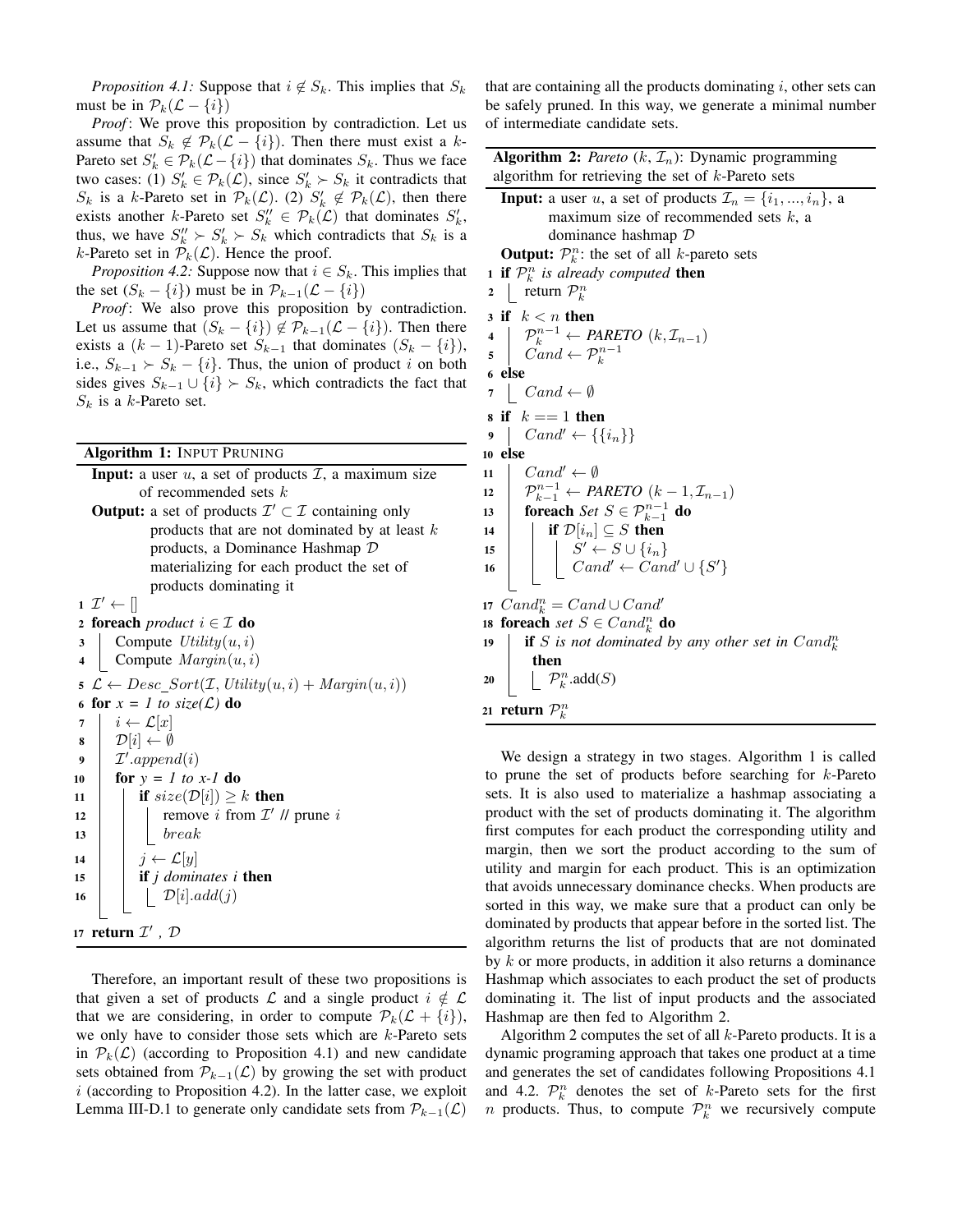TABLE IV: Summary of the characteristics of our dataset

|                     | Our dataset                  |
|---------------------|------------------------------|
| Domain              | retail, gas and oil industry |
| Time span           | January $2017$ ->April 2019  |
| Number of customers | 425, 406                     |
| Number of products  | 16,891                       |
| Number of purchases | 2,822,310                    |
| Sparsity            | 99.96%                       |

 $Cand = \mathcal{P}_k^{n-1}$  which is the set of k-Pareto sets for the first  $n-1$  products, and  $Cand' = \mathcal{P}_{k-1}^{n-1}$  the  $k-1$ -Pareto sets for the first  $n-1$  products, we grow these sets with  $i_n$  to generate new candidates of size  $k$  by exploiting Lemma III-D.1 (lines 13-16). The algorithm returns the set of all  $k$ -Pareto sets for the target customer  $u$ .

#### V. EXPERIMENTS

We conduct several experiments whose purpose is to examine the behavior of our algorithm and the solutions it finds. Our implementation is in Python 3.7.0 and is running on a 2.7 GHz Intel Core i7 machine with a 16 GB main memory, running OS X 10.13.6.

#### *A. Summary of results*

Our results can be summarized as follows. We first justify the need for a bi-objective optimization approach by comparing the accuracy of the recommendations it generates to the ones generated with scalarization. We then study the accuracy of our recommendations, namely their precision and profit margin, and show that our algorithm can generate recommendation alternatives offering different tradeoffs that can further be beneficial to our business partner. We then study the effect of product prices on the overall accuracy. Finally, we validate the necessity of our pruning strategies to ensure good response times.

#### *B. Dataset*

Our dataset, provided by our business partners, represents customers who own a loyal card and who purchase products at different gas stations that are geographically distributed in France. It contains the purchase history of those customers for a period of approximatively 28 months, from January 2017 to April 2019. Each transaction record is associated to a customer, a product and a timestamp. the dataset contains 425, 406 different customers and 16, 891 different products. Each product is associated with a category such as *car wash, lubricants, hots drinks, coffee, etc*. Table IV shows a summary of the characteristics of the dataset.

#### *C. Experimental protocol*

The widely used strategy for evaluating accuracy of recommendations in offline experiments splits the dataset into training and test sets. The test set is used to simulate future transactions (ratings, clicks, purchases, etc) and it usually contains a fraction of transactions. The remaining interactions are kept in the training set and are fed to the recommendation algorithm which usually outputs a list of top- $k$  product recommendations. The accuracy of recommendations is then

evaluated on the test set. The split ratio between the training and test sets is usually chosen to be 80/20.

In our experiments we refined the splitting by leveraging the timestamps of purchases with a chronological split, inspired from existing work [7], [8]. The availability of timestamps in the purchase records enables us to attempt a more realistic experiment. We hence train our algorithm on past purchases and test the results on future purchases. This setting is illustrated in Figure 1 that contains an example of a timestamped dataset. We split the dataset according to a given point in time (the vertical line in the figure), which acts as our "present" (the time we apply our algorithm). Past purchases which are located to the left of the split point are used for training, whereas future purchases located on the right side are used for testing. Customers on the right side of the split point, with purchase histories timestamped only in the "future" are discarded, while "past customers" appearing on the left side of the split point are kept in the training phase. In particular for our dataset, we used purchase records from January 2017 to December 2018 for training and records from January 2019 to April 2019 for testing.

As it is often practiced in the literature of recommender systems for retail datasets [9], we also discard "cold start" customers having a purchase history below a certain threshold. In our experiments, we only keep those customers with at least 10 past purchases.



Fig. 1: Training and test sets in a timestamped dataset

#### *D. Evaluation measures*

Our goal is to evaluate the effectiveness of our recommendations with respect to recommendation accuracy and also the generated profit margin. We use two evaluation measures, the first one is *Precision* and the second is the average margin.

*Precision* is the most widely used recommendation measure to assess the accuracy of recommendations [10]. A recommendation algorithm outputs a sorted list of top- $k$  products given the purchase history of a customer. *Precision* indicates the proportion of relevant recommended products from the total number of products in the final recommended list (i.e.  $k$ ), which is defined as:

$$
prec_u@k = \frac{card(S_u@k \cap test_u)}{k}
$$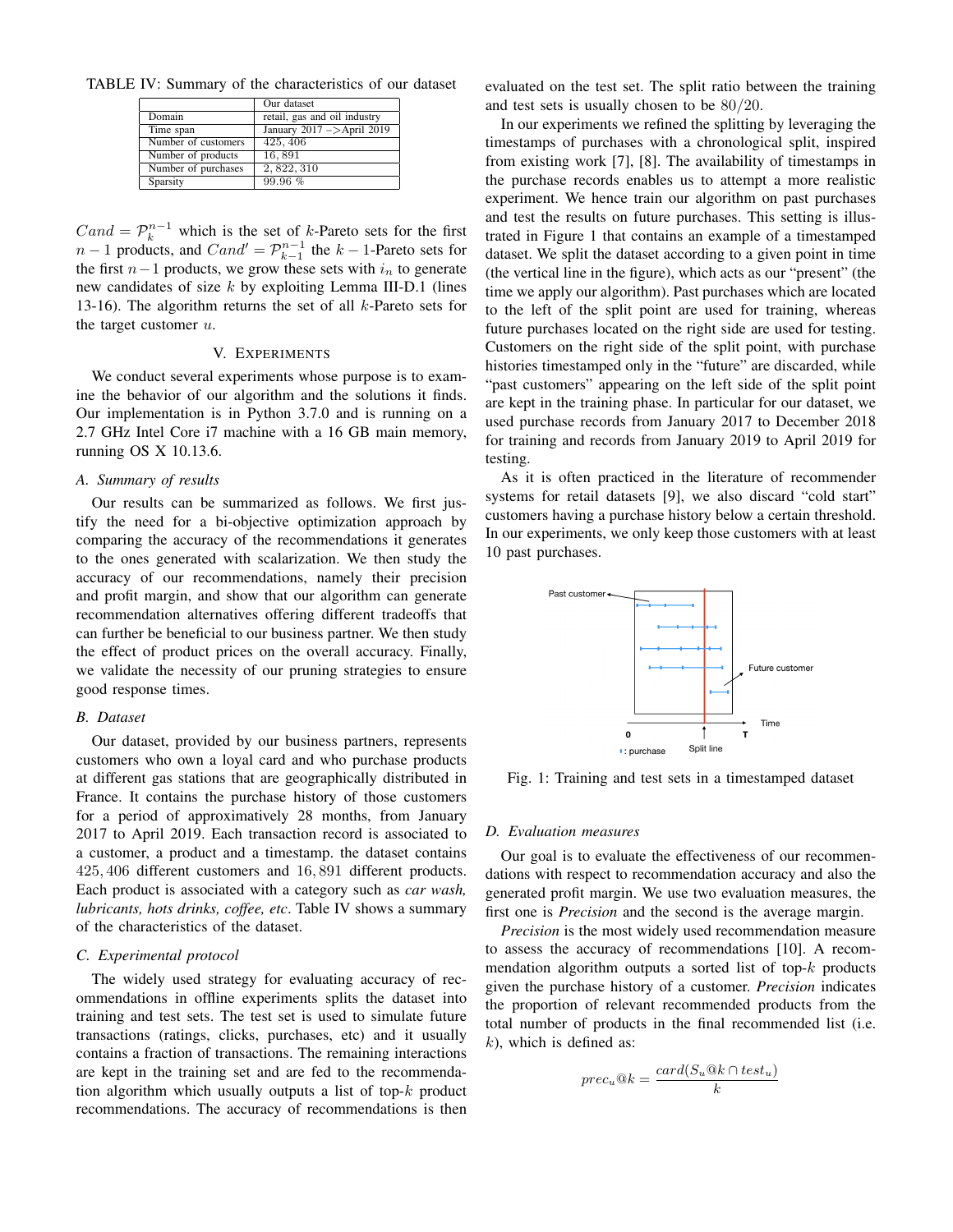where, given a customer u,  $S_u@k$  is the set of top-k recommendations and  $test_u$  is the target test set of customer  $u$  that contains the products purchased in the test set.

The second evaluation measure is used to quantify the average profit margins generated by the top- $k$  recommended products. We define it as follows:

$$
margin_u@k = \frac{\sum_{i \in S_u@k} Margin(u, i)}{k}
$$

where, given a customer u,  $S_u@k$  is the set of top-k recommendations.

The value  $k$  is chosen by our business partners.

To compute the final performance values for both measures, we average the results over all the customers present in the test set. The final precision score is given by:

$$
prec@k = \frac{\sum_{u \in test_U} prec_u@k}{|test_U|}
$$

and similarly, the final margin score is given by:

$$
margin@k = \frac{\sum_{u \in test_U} margin_u@k}{|test_U|}
$$

where  $test_U$  is the set of customers present in the test set of customers  $U$ .

#### *E. Detailed results*

In this section we run our experiments and report detailed results. We first start by reporting the results of scalarization. We then examine more thoroughly the behavior of our biobjective algorithm.

*1) Scalarization:* To show the effectiveness of our work, and the need to account for a bi-objective optimization, we investigate the use of scalarization to transform our setting into a single objective optimization problem by optimizing a new objective function. In this function, a parameter  $\lambda$  is used to combine the two optimization dimensions: utility and margin. The objective function is written as:  $(1 - \lambda) \times Utility(u, i)$  +  $\lambda \times Margin(u, i)$  and  $\lambda$  is in the range [0, 1]. In our experiment, The values of  $\lambda$  are drawn from  $\{0, 0.3, 0.5, 0.7, 1\}$ , and for each value, we compute the average precision@5 and margin@5 over all test customers. We chose  $k = 5$  because customers usually purchase a small number of products in a single visit to a gas station, thus 5 recommendations are a reasonable choice according to our business partners. We have a total of 4, 589 test customers. Test customers are those that have at least 5 purchases in the test set (data from January 2019 to April 2019) and who also have at least 10 purchases in the training set (data from January 2017 to December 2018). Unless otherwise stated, this is the number of customers we have in the remainder of the experiments.

Results are shown in Figure 2 for *Precision* and Figure 3 for margin. As we increase  $\lambda$ , the weight given to precision decreases and its value decreases accordingly. On the other hand, higher values of  $\lambda$  shift the weight to margin thereby



Fig. 2: Average precision for different values of  $\lambda$ 



Fig. 3: Average profit margin for different values of  $\lambda$ 

increasing its value. Note that the highest precision value is 40% which is reasonable given the high sparsity of our purchase matrix. These results confirm the conflicting nature of our two objectives and the need for an algorithm optimizing both objectives at once.

*2) Our Approach:* Our algorithm can return multiple optimal tradeoff solutions for one customer in only one run, while traditional recommender algorithms output only one solution. In this way, our algorithm provides multiple alternatives to product managers at our business partner, offering different tradeoffs between recommendation utility and generated profit margins. Based on the concept of Pareto dominance, no solution is better or worse than another as each solution presents a different tradeoff. Table V contains an example of different 5-Pareto sets that are generated by our algorithm for a random customer. The table reports the aggregated utilities and margins of each 5-Pareto set. The example clearly indicates that the algorithm cannot select one best recommendation set from the returned k-Pareto sets. Therefore, to compute the accuracy of all sets, we need to *aggregate precision and margin* of different *k*-Pareto sets generated for a customer.

In the following experiments, we report three different ways of aggregating precision and margin in different k-Pareto sets. Each test customer receives a different number of k-Pareto sets. For instance, for  $k = 5$ , the number of solutions ranges from 16 to 49. We first aggregate precision and margin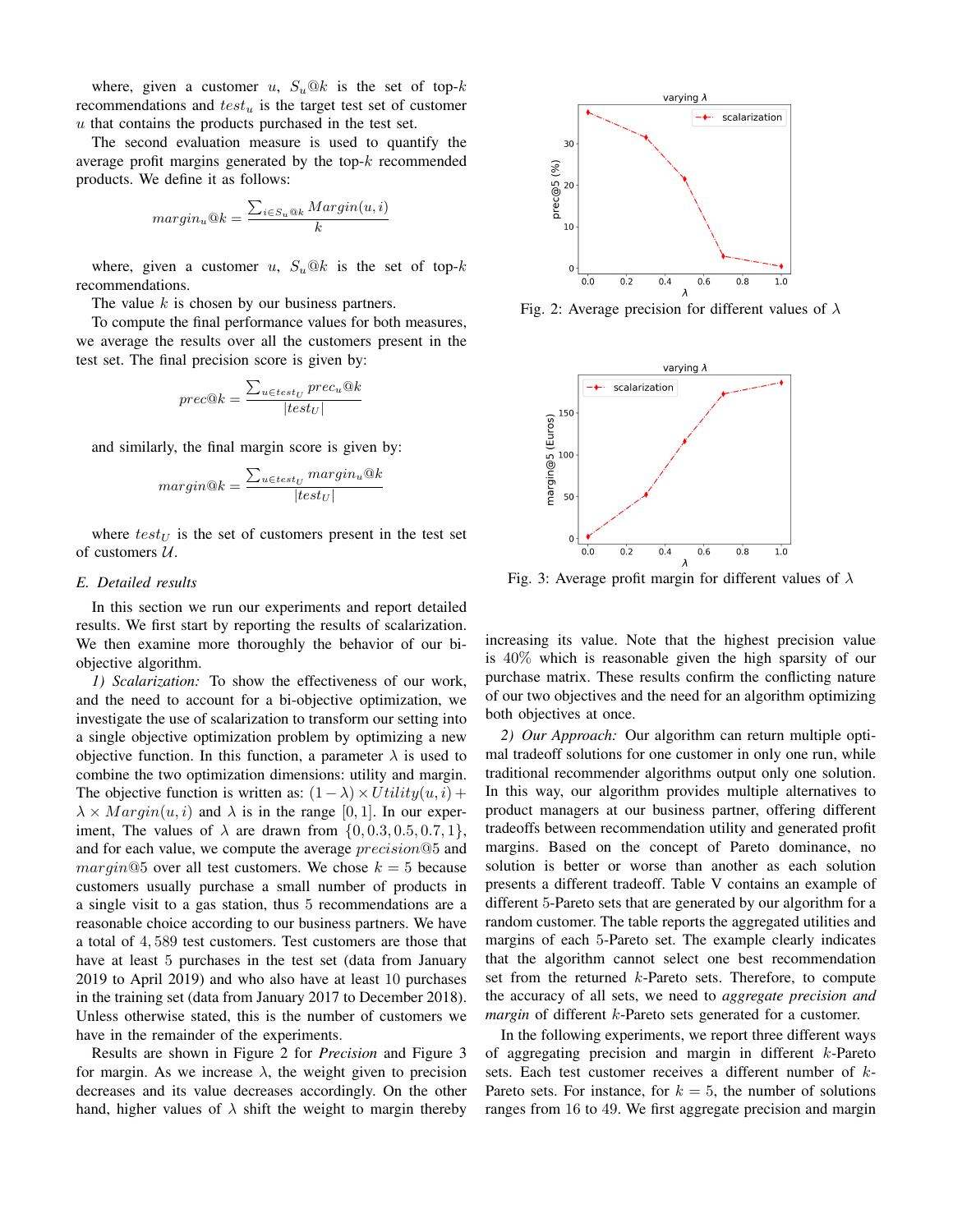TABLE V: An example of 5-Pareto sets generated for a random customer

| Recommended set of products         | utility | margin |
|-------------------------------------|---------|--------|
| $\{i_1, i_2, i_3, i_4, i_5\}$       | 1.79    | 23.11  |
| $\{i_1, i_4, i_5, i_6, i_7\}$       | 2.41    | 18.64  |
| $\{i_1, i_2, i_3, i_5, i_8\}$       | 1.36    | 24.53  |
| $\{i_2, i_3, i_5, i_9, i_{10}\}$    | 0.46    | 26.76  |
| $\{i_2, i_3, i_7, i_{10}, i_{11}\}$ | 0.04    | 37.44  |

for each test customer and then average over all 4, 589 test customers. The first aggregation, referred to as  $AVG$  computes the average precision and average margin over all the  $k$ -Pareto sets. The second, referred to as  $Max \; utility$  selects the recommendation set that offers the highest precision value, and computes the associated average margin. The third and last,  $Max$  margin, selects the recommendation set that offers the highest margin value, and computes the associated average precision.



Fig. 4: Average precision over test customers:  $Prec@k$ 



Fig. 5: Average profit margin over test customers

The results in Figures 4 and 5 and show that  $Max\_utility$ achieves the highest precision values but at the same time the worst margins.  $Max\_margin$  which essentially recommends expensive products achieves high values for generated margins at the cost of very low precision, independently of the size of the recommendation sets  $k$ .  $AVG$  shows that when considering all recommendation sets, we achieve a good balance between precision and margin. These results show that our algorithm can return different recommendation alternatives for each customer, which may be beneficial in helping products managers choose the best final recommendation that will *increase the profit margin without a significant loss in recommendation precision.*

To study the effect of product prices on our optimization, we run additional experiments where we control the distribution of product prices in the training set. We created two separate datasets in which we only keep the cheapest products in the first one and the most expensive products in the second one. Figures 6b, 6a, 7b and 7a, report the values of precision and margin for different aggregation functions  $(AVG,$ Max utility, Max margin) for our test customers using both sampled datasets. The results are consistent with the original dataset. The higher precision values observed on the dataset with the cheapest products can be explained by the low impact of price on utility (Figure 6b). Interestingly, precision in this case attains higher values (close to  $90\%$  for  $Max\_utility$ ) than for the full dataset (around  $70\%$  for  $Max$  utility).

The lower precision values for the dataset with the most expensive products (close to  $60\%$  in Figure 7b) is justified by the preference of the algorithm on maximizing profit margin. This experiment suggests the need to involve product managers in choosing the best  $k$ -Pareto set for different customers according to their spending habits. This step can also be automated in the future to better strike a balance between utility and profit margin while also accounting for customers' expectation in terms of product price.



Fig. 6: Average margin (a) and precision (b) over test customers where price of products is low:  $prec@k$ 



Fig. 7: Average margin (a) and precision (b) over test customers where price of products is high:  $prec@k$